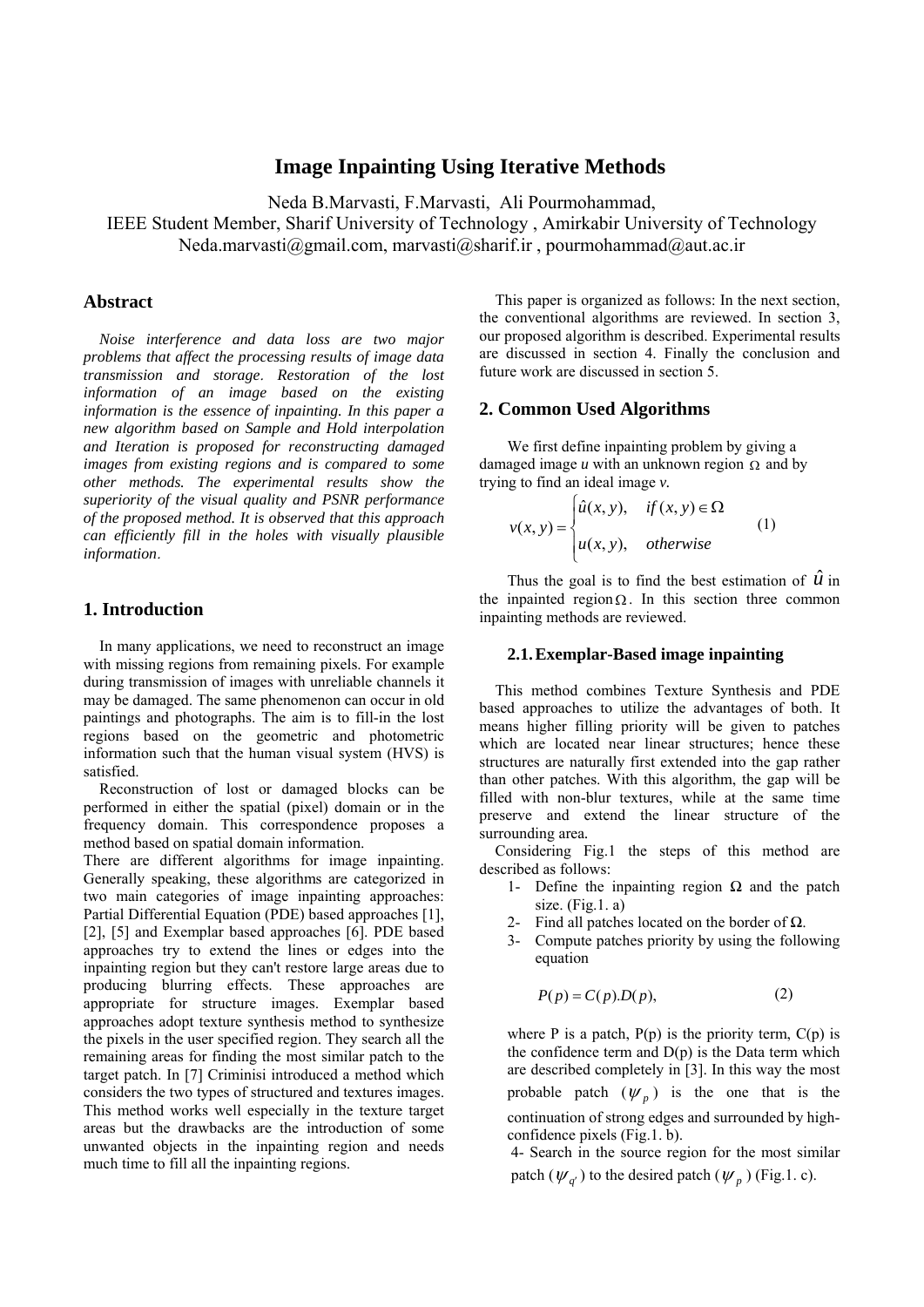5- Replace the lost information of desired patch  $(\psi_n)$  by the data value of  $\psi_{a'}$  (Fig.1. d).

6- Do step 2 to 4 until all inpainting regions are filled.



**Figure 1**. Main steps of Exemplar-Based image inpainting method.

### **2.2.Total Variation method (TV)**

This method is completely described in [1]; briefly we can say that the TV inpainting is modeled by the following mathematical problem

$$
\min \int_{\Omega \cup D} |\nabla u| dx dy, s.t. \int_{\Omega} |u - u^0|^2 dx dy = \sigma^2,
$$
 (3)

where *u* is the given image and  $u^0$  is the initial image,  $\Omega$  and  $E$ , respectively, are the inpainting region and the extended ring of  $\Omega$  (Fig 5.1 in [1]), and  $\sigma$  is the standard deviation of the white noise. Then the Lagrange form of (3) is:

$$
\min \int |\nabla u| dxdy + \frac{\lambda}{2} \int |u - u^{0^2}| dxdy,\tag{4}
$$

where  $\lambda$  refers to the Lagrange multiplier for the constrain on variation.

The steepest descent method can be used for this problem, and the descent is given by

$$
\frac{\partial u}{\partial t} = \nabla \left( \frac{\nabla u}{|\nabla u|_a} \right) + \lambda_e (u^0 - u),\tag{5}
$$

where

$$
\left|\nabla u\right|_a = \sqrt{a^2 + \left|\nabla u\right|^2},\tag{6}
$$

The lifting parameter *a* plays a thresholding role and also improves the condition of TV inpainting model. [1]

#### **2.3.Interpolation using nearest neighbor**

Nearest neighbor interpolation method is a spatial domain algorithm, which uses the neighbor's value of the

lost pixels. In this paper to achieve better results, interpolation is done in 4 degrees on distorted image and then the average is used. Fig.2 shows the flowchart of this method.

As shown in Fig.2 after doing nearest interpolation, the results are summed and then divided by four; by low pass filtering the resultant image, the result becomes visually better.



**Figure 2.** The flowchart of the Interpolation using nearest neighbor method

### **3. Proposed Method**

The proposed method is based on the Sample and Hold (S&H) interpolation and an iterative method. The block diagram of this method is shown in Fig.3. ImD and ImR are, respectively, the distorted and inpainted image.

As shown in this figure, this method includes of 3 blocks: Core, LP and replacement blocks which are described as follows.



**Figure 3.** Block diagram of the proposed method



**Figure 4.** The Core Block

### **3.1.The Core block**

The Core block is the main part of our algorithm, which contains a loop and two sub blocks: S&H and Decision blocks. Fig.4 shows the diagram of the Core block.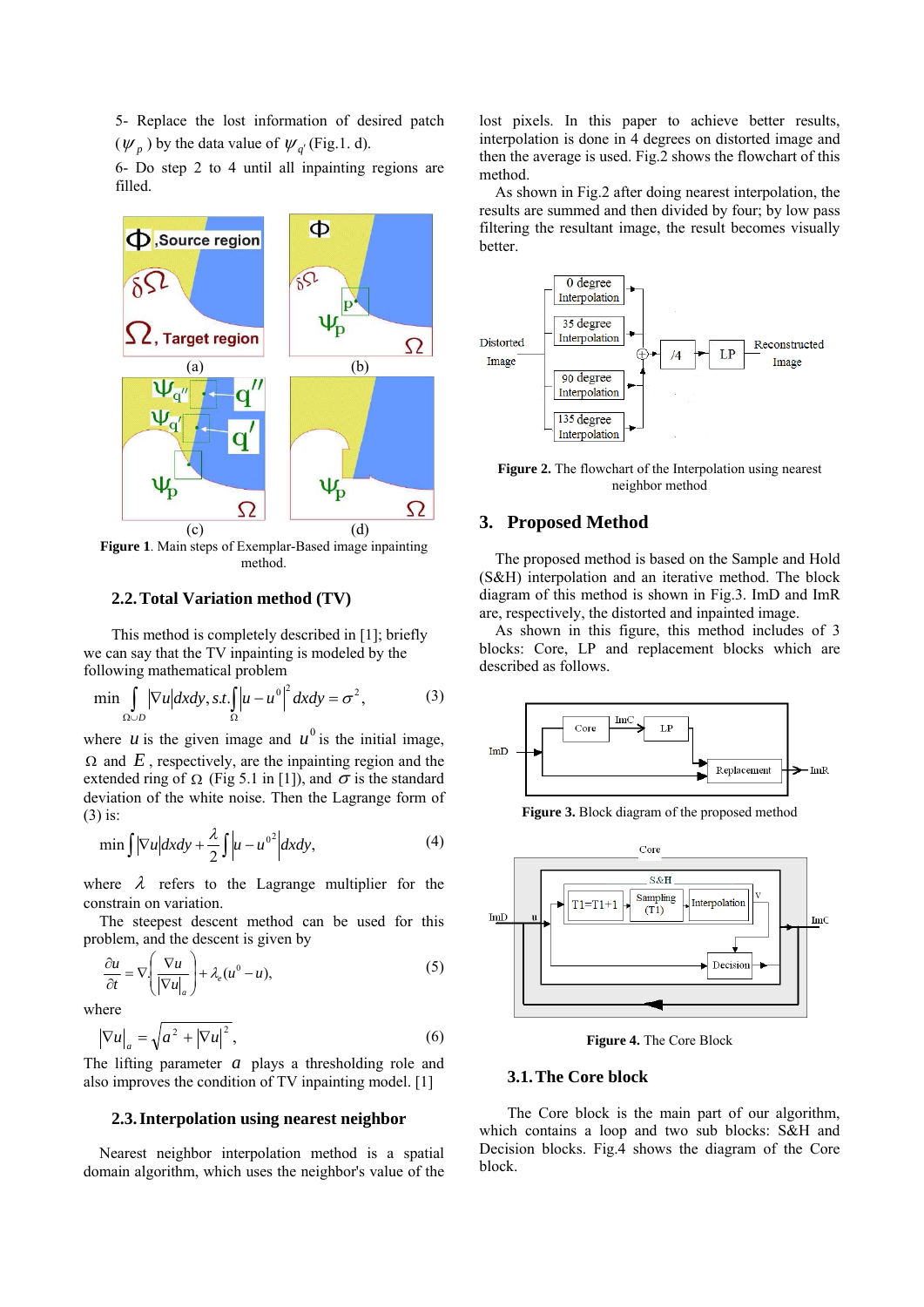#### **3.1.1. S&H bock**

This block contains of a uniform sampling by variant sampling rate of *T*1 which is increased in each iteration and an interpolation which uses the nearest interpolation method. The function of this step is described by (7):

$$
X_{sH} = X_{s_{T1}}(t) * \Pi \left(\frac{t}{T1}\right), \tag{7}
$$

 $X_{ST1}$  is the sample pixel of image at the sampling time  $T_1$ and  $\pi(VT_1)$  is the Rect function (for more information refer to [4]). The best initial value of *T*1 is 1.

 The S&H operation is performed on both rows and columns of current image separately, and then an algorithm defines the best value of these two for each pixel. In this paper, we simply choose the largest value of each pixel between row-interpolated and columninterpolated images for the target image **v**.

#### **3.1.2. The Decision block**

The duty of this block is to replace the inpainted region of the input image (**u**) by pixel values of the interpolated image (**v**) which is produced by the S&H block.

#### **3.2. The LP block**

 In this stage the resultant image of the main block is Low passed for smoothing sharp edges in the inpainted area. The cut off frequency is related to the input image.

#### **3.3. The Replacement block**

 In the final step, the inpainted region of the previous block is substituted in the original image. In this way we ignore the effect of low-pass filtering on the source region of the original image.

In summaries, first by varying the sampling rate in iterations, we find the closest neighbor of the lost pixels to the furthest one. After that, by filtering the resultant image, we make it more plausible for the human visual system. Finally, by the Replacement block, we make sure that the pixel values in the source region are not changed.

### **4. Simulations and results**

We have simulated all the algorithms in section 2 by using Matlab software. Moreover, the same as all the Inpainting papers, we assume that the mask of the unknown regions is predefined. Since the PSNR values do not perfectly correlate with a perceived visual quality due to the non-linear behavior of the human visual system [8], we judge about the quality of images based on the visual quality; the PSNR of each method is shown in Table. I.

The proposed algorithm has been applied to the standard Lena Image for three different masks and the results of that is compared to the results of three other methods and is shown in Figs.5-7 and compared in Table.I.

In Fig 5, the results of the proposed method and the TV inpainting are very close. Although in this case, the result of the TV method is better visually than our method, the TV method needs 86 iterations to restore the image but the proposed method just needs 12 iterations. The results of the Exemplar-Based and Interpolation methods are not good enough.

 As illustrated in Fig.6, the result of the proposed method is obviously better than the other three methods. The result is not only good subjectively, but also it is good in PSNR.

 Finally, the efficiency of the proposed method is shown in Fig.7, where three other methods are not acceptable. Although the inpainted image of the Exemplar-Based method is good (Fig.7.d), it consumes about 278 seconds (Table. I). In this case, the proposed method not only could fills the inpainted region in a plausible way for but also it takes only 11 seconds. The results of the TV and interpolation methods are not good because the lost region is made very smooth.

#### **5. Conclusion and Future work**

 In this paper, an efficient algorithm based on uniform sampling and nearest interpolation method is proposed to fill the missing regions. Experimental results are compared with three common inpainting methods which show that there is a good performance in reconstructing images even when there is a huge lost region. The advantages of this method are that it takes less time than the Exemplar-Based image inpainting method and has more visual efficiency than the TV inpainting technique.

 For future work, we would like to improve the decision block of Fig.4.

### **6. Refrences**

[1] Chan T.F., Shen J., "Mathematical models for local nontexture inpainting, *SIAM Journal on Applied Mathematics,*  vol. 62, no. 3, pp.1019-1043, 2002.

[2] Chan T.F., Shen J., Mathematical models for local nontexture inpainting*, SIAM Journal on Applied Mathematics*, vol. 62, no. 3, pp. 1019-1043, 2002.

[3] Chan T.F, S. H. Kang, and J. Shen, "Euler's elastica and curvature based inpaintings, *SIAM Journal on Applied Mathematics,* vol. 63, no. 2, pp.564-592, 2002.

[4] A.ParandehGheibi, MA.Akhaee, and F.Marvasti, "Design of Interpolation Functions Using Iterative Methods". *EUSIPCO 2006. Florance, Italy,* September 4-8 2006.

[5] M. Bertalmio, G. Sapiro, V. Caselles, and C. Ballester, "Image inpainting", *SIGGRAPH*, pp. 417-424, 2000.

[6] A. A. Efros and W. T. Freeman, "Image Quilting for Texture Synthesis and Transfer," In *SIGGRAPH* 2001.

[7] A. Criminisi, P. Perez, and K. Toyama. "Region filling and object removal by exemplar-based image inpainting", *IEEE Trans. Image Processing*, 13(9):1200-1212, 2004.

[8] Q. Huynh-Thu and M. Ghanbari. Scope of validity of PSNR in image/video quality assessment", *Electronic Letters*, vol. 44, no. 13, pp. 800-801, 2008.